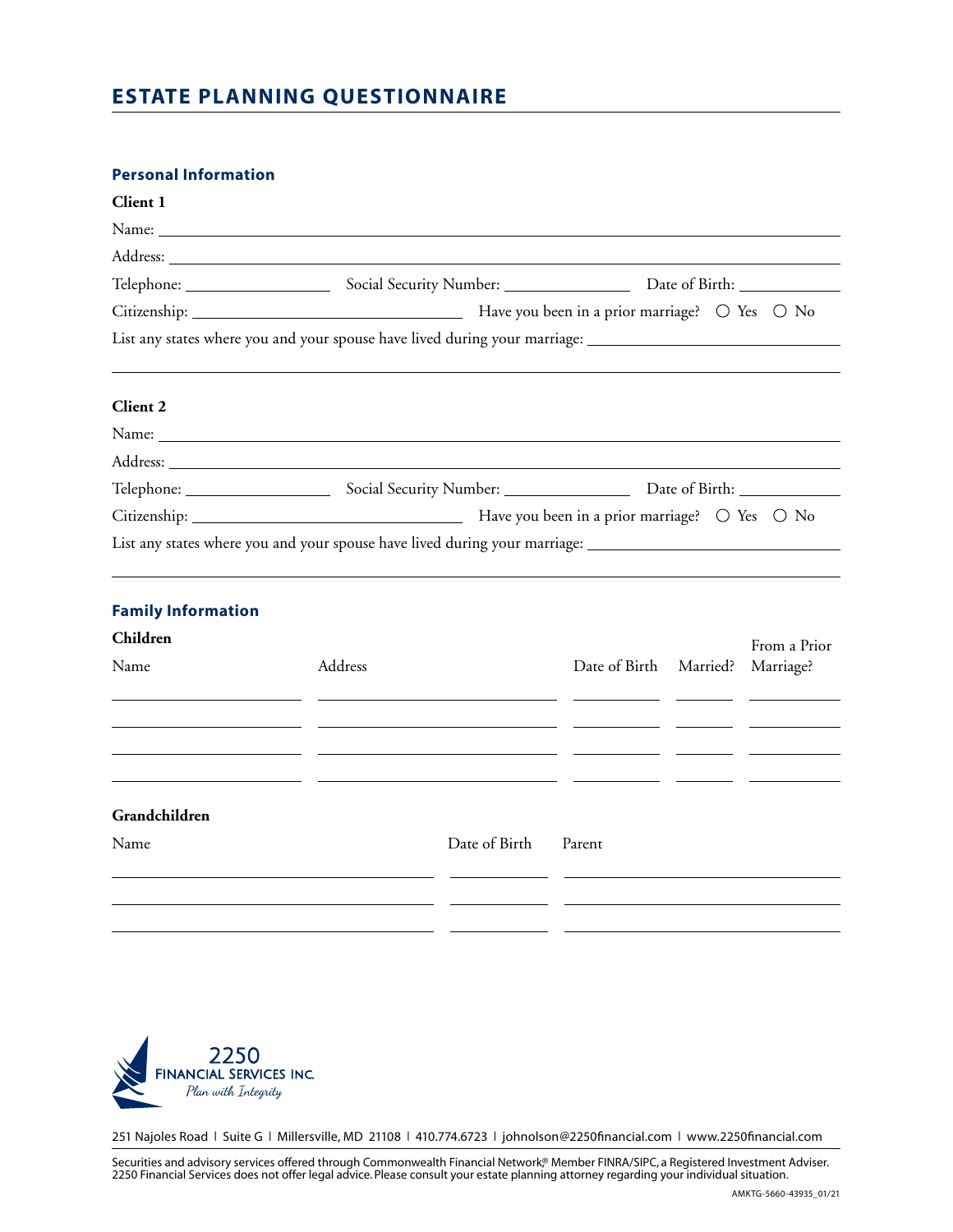| <b>Parents</b>                                                                    |               |                                                                                                                                                                                                                                                                                                                     |
|-----------------------------------------------------------------------------------|---------------|---------------------------------------------------------------------------------------------------------------------------------------------------------------------------------------------------------------------------------------------------------------------------------------------------------------------|
| Client 1                                                                          | Date of Birth | Approximate Estate Value                                                                                                                                                                                                                                                                                            |
|                                                                                   |               |                                                                                                                                                                                                                                                                                                                     |
|                                                                                   |               | $\frac{1}{2}$ $\frac{1}{2}$ $\frac{1}{2}$ $\frac{1}{2}$ $\frac{1}{2}$ $\frac{1}{2}$ $\frac{1}{2}$ $\frac{1}{2}$ $\frac{1}{2}$ $\frac{1}{2}$ $\frac{1}{2}$ $\frac{1}{2}$ $\frac{1}{2}$ $\frac{1}{2}$ $\frac{1}{2}$ $\frac{1}{2}$ $\frac{1}{2}$ $\frac{1}{2}$ $\frac{1}{2}$ $\frac{1}{2}$ $\frac{1}{2}$ $\frac{1}{2}$ |
| Client 2                                                                          | Date of Birth | Approximate Estate Value                                                                                                                                                                                                                                                                                            |
|                                                                                   |               |                                                                                                                                                                                                                                                                                                                     |
|                                                                                   |               | $\frac{1}{2}$                                                                                                                                                                                                                                                                                                       |
|                                                                                   |               |                                                                                                                                                                                                                                                                                                                     |
| Please indicate any other expected inheritance: _________________________________ |               |                                                                                                                                                                                                                                                                                                                     |
|                                                                                   |               |                                                                                                                                                                                                                                                                                                                     |
|                                                                                   |               |                                                                                                                                                                                                                                                                                                                     |

#### **Special Needs**

Do you have family members with a physical or mental disability whose required special care will be incorporated into your estate planning?  $\circlearrowright$  Yes  $\circlearrowright$  No

If yes, list the family member(s) below:

#### **Other Beneficiaries**

| Name                                                                               | Date of Birth | Address | Relationship |
|------------------------------------------------------------------------------------|---------------|---------|--------------|
|                                                                                    |               |         |              |
|                                                                                    |               |         |              |
|                                                                                    |               |         |              |
| Do you plan to leave any portion of your estate to charity? $\circ$ Yes $\circ$ No |               |         |              |

If yes, list the charities below: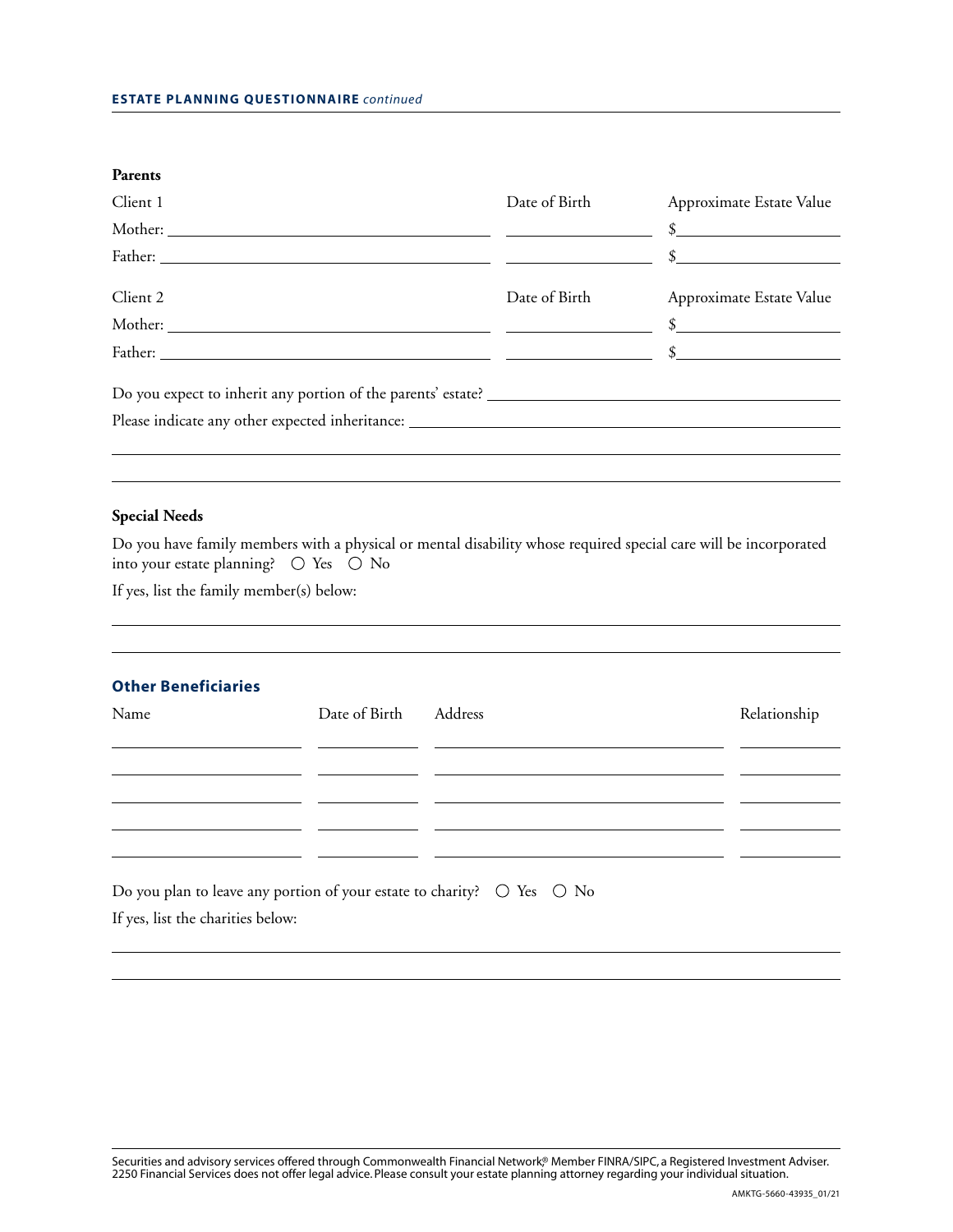# **Estate Planning Documents**

|                                                    |        | Do you currently have any of the following estate planning documents?                                                 |                         |                                                                                                                                                                                                                                                                                                                     |                                       |                    |                             |
|----------------------------------------------------|--------|-----------------------------------------------------------------------------------------------------------------------|-------------------------|---------------------------------------------------------------------------------------------------------------------------------------------------------------------------------------------------------------------------------------------------------------------------------------------------------------------|---------------------------------------|--------------------|-----------------------------|
| Will(s)                                            |        | $\bigcirc$ Yes                                                                                                        | $\bigcirc$ No           |                                                                                                                                                                                                                                                                                                                     |                                       |                    |                             |
| Powers of attorney                                 |        | $\bigcirc$ Yes                                                                                                        | $\bigcirc$ No           |                                                                                                                                                                                                                                                                                                                     |                                       |                    |                             |
| Living will(s)                                     |        | $\bigcirc$ Yes                                                                                                        | $\bigcirc$ No           |                                                                                                                                                                                                                                                                                                                     |                                       |                    |                             |
| Trust(s)                                           |        | $\bigcirc$ Yes                                                                                                        | $\bigcirc$ No           |                                                                                                                                                                                                                                                                                                                     |                                       |                    |                             |
| Pre- or post-nuptial agreement                     |        | $\bigcirc$ Yes                                                                                                        | $\bigcirc$ No           |                                                                                                                                                                                                                                                                                                                     |                                       |                    |                             |
| Business succession agreement                      |        | $\bigcirc$ Yes                                                                                                        | $\bigcirc$ No           |                                                                                                                                                                                                                                                                                                                     |                                       |                    |                             |
|                                                    |        | $\bigcirc$ Yes                                                                                                        | $\bigcirc$ No           |                                                                                                                                                                                                                                                                                                                     |                                       |                    |                             |
| <b>Business Interests</b>                          |        |                                                                                                                       |                         |                                                                                                                                                                                                                                                                                                                     |                                       |                    |                             |
| Company Name                                       |        |                                                                                                                       | Form (Corp., LLC, etc.) |                                                                                                                                                                                                                                                                                                                     | Approximate Value Buy/Sell Agreement? |                    |                             |
|                                                    |        |                                                                                                                       |                         | $\frac{1}{2}$ $\frac{1}{2}$ $\frac{1}{2}$ $\frac{1}{2}$ $\frac{1}{2}$ $\frac{1}{2}$ $\frac{1}{2}$ $\frac{1}{2}$ $\frac{1}{2}$ $\frac{1}{2}$ $\frac{1}{2}$ $\frac{1}{2}$ $\frac{1}{2}$ $\frac{1}{2}$ $\frac{1}{2}$ $\frac{1}{2}$ $\frac{1}{2}$ $\frac{1}{2}$ $\frac{1}{2}$ $\frac{1}{2}$ $\frac{1}{2}$ $\frac{1}{2}$ |                                       |                    |                             |
|                                                    |        |                                                                                                                       |                         | $\frac{1}{2}$                                                                                                                                                                                                                                                                                                       |                                       |                    |                             |
|                                                    |        | <u> 1989 - Johann Marie Barn, mars an t-Amerikaansk kommunister (* 1918)</u>                                          |                         | $\frac{1}{2}$                                                                                                                                                                                                                                                                                                       |                                       |                    |                             |
| Indicate the percentage ownership of the business: |        |                                                                                                                       |                         |                                                                                                                                                                                                                                                                                                                     |                                       |                    |                             |
|                                                    |        |                                                                                                                       |                         |                                                                                                                                                                                                                                                                                                                     |                                       |                    |                             |
|                                                    |        |                                                                                                                       |                         |                                                                                                                                                                                                                                                                                                                     |                                       |                    |                             |
|                                                    |        | Have you drafted a business succession or exit plan? $\circ$ Yes $\circ$ No                                           |                         |                                                                                                                                                                                                                                                                                                                     |                                       |                    |                             |
| <b>Liabilities</b>                                 |        | Lender                                                                                                                |                         |                                                                                                                                                                                                                                                                                                                     |                                       | Approximate Amount |                             |
| Primary residence mortgages                        |        |                                                                                                                       |                         |                                                                                                                                                                                                                                                                                                                     |                                       |                    | $\frac{\text{I}}{\text{I}}$ |
| Vacation home mortgages                            |        | the control of the control of the control of the control of the control of the control of                             |                         |                                                                                                                                                                                                                                                                                                                     |                                       |                    | $\mathcal{S}$               |
| Investment property mortgages                      |        | the control of the control of the control of the control of the control of the control of                             |                         |                                                                                                                                                                                                                                                                                                                     |                                       |                    | $\sim$                      |
| Credit cards                                       |        | <u> 1989 - Johann Stoff, deutscher Stoff, der Stoff, der Stoff, der Stoff, der Stoff, der Stoff, der Stoff, der S</u> |                         |                                                                                                                                                                                                                                                                                                                     |                                       |                    | $\frac{\text{I}}{\text{I}}$ |
| Auto loans                                         |        |                                                                                                                       |                         |                                                                                                                                                                                                                                                                                                                     |                                       |                    | $\mathcal{S}$               |
| Other debts                                        |        |                                                                                                                       |                         |                                                                                                                                                                                                                                                                                                                     | \$                                    |                    |                             |
| <b>Insurance Policies</b>                          |        |                                                                                                                       |                         |                                                                                                                                                                                                                                                                                                                     |                                       |                    |                             |
| Insurance                                          | Policy | Policy                                                                                                                |                         | Face                                                                                                                                                                                                                                                                                                                | Cash                                  | Loan               |                             |
| Company                                            | Type   | Owner                                                                                                                 | Insured                 | Beneficiary                                                                                                                                                                                                                                                                                                         | Amount                                | Value              | Amount                      |
|                                                    |        |                                                                                                                       |                         |                                                                                                                                                                                                                                                                                                                     | \$                                    | $\frac{1}{2}$      | \$                          |
|                                                    |        |                                                                                                                       |                         |                                                                                                                                                                                                                                                                                                                     | \$                                    | \$                 |                             |
|                                                    |        |                                                                                                                       |                         |                                                                                                                                                                                                                                                                                                                     | $\mathcal{S}_{-}$                     | $\frac{1}{2}$      |                             |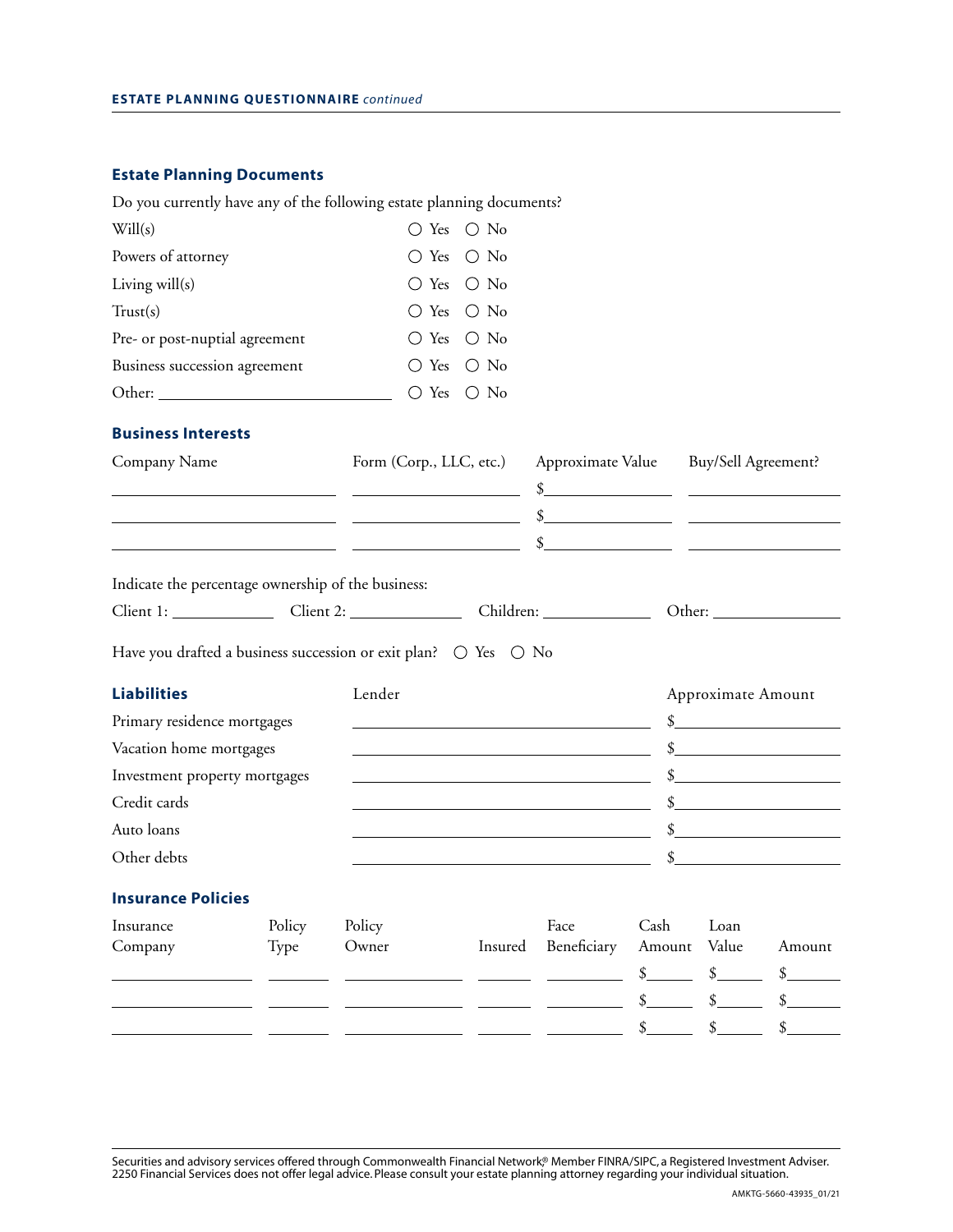## **Gifts**

| Do you intend to make annual gifts to take advantage of the annual gift tax exclusion? | $\bigcirc$ Yes $\bigcirc$ No |  |
|----------------------------------------------------------------------------------------|------------------------------|--|
| Have you made prior gifts—to anyone other than your spouse—that, with a                |                              |  |
| fair market value at the time of the gift, exceeded the annual exclusion for gift tax? | $\bigcirc$ Yes $\bigcirc$ No |  |
| Do you intend to make any gifts to charity during your lifetime?                       | $\bigcirc$ Yes $\bigcirc$ No |  |

# **Disposition of Estate**

Indicate your intentions, or any relevant information, with regard to the final disposition of your estate:

### **Fiduciary**

Please list current or potential guardians for children, trustees, or executors.

Guardian(s) for children

|             | $\bigcirc$ Primary | $\bigcirc$ Secondary | $\bigcirc$ Potential          |
|-------------|--------------------|----------------------|-------------------------------|
|             | $\bigcirc$ Primary | $\bigcirc$ Secondary | $\bigcirc$ Potential          |
|             | $\bigcirc$ Primary | $\bigcirc$ Secondary | $\bigcirc$ Potential          |
| Trustee(s)  |                    |                      |                               |
|             | $\bigcirc$ Primary | $\bigcirc$ Secondary | Potential<br>$\left( \right)$ |
|             | $\bigcirc$ Primary | $\bigcirc$ Secondary | $\bigcirc$ Potential          |
|             | $\bigcirc$ Primary | $\bigcirc$ Secondary | $\bigcirc$ Potential          |
| Executor(s) |                    |                      |                               |
|             | $\bigcirc$ Primary | $\bigcirc$ Secondary | Potential<br>( )              |
|             | $\bigcirc$ Primary | $\bigcirc$ Secondary | Potential<br>$\left( \right)$ |
|             | $\bigcirc$ Primary | $\bigcirc$ Secondary | Potential<br>( )              |